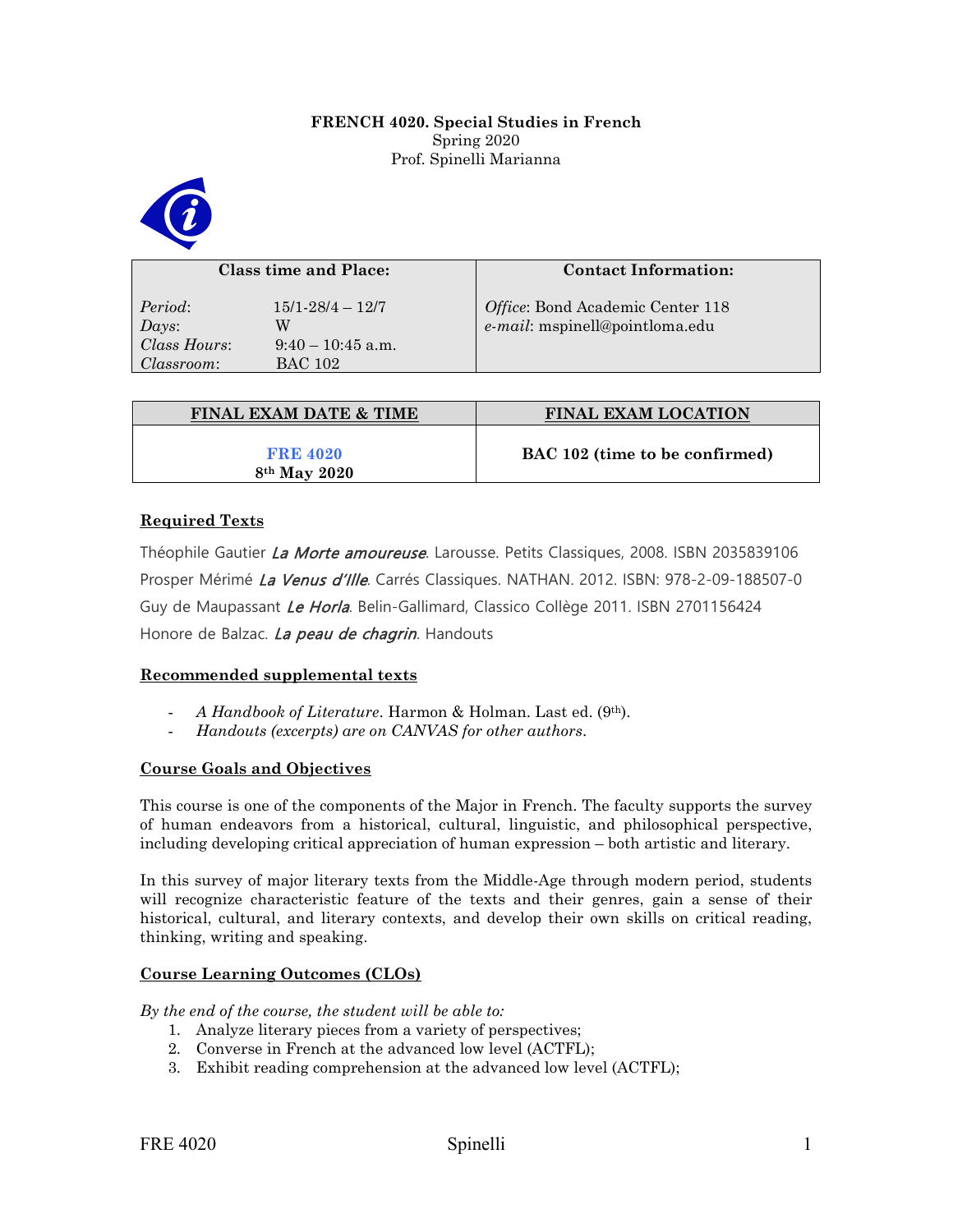4. Discuss and write about the influence of their own perspective on cultural interconnections through engagement with local, national or international communities.

# **COURSE CREDIT HOUR INFORMATION**

This class meets the Carnegie Unit minimum requirement of 750 minutes of instructional time + 1500 minutes of out-of-class work per 1 unit of credit. Specific details about how the class meets these requirements are included here in the course syllabus.

### **Course Activities and Resources**

We will use an instructional ensemble whose core program is designed to prepare students to be exposed to either full or part of literary pieces.

Homework is assigned on a daily basis **and should be turned in as listed in the daily schedule**.

### **Requirements**

- **1.** Attendance. Your physical presence in class is very important to get the full immersion experience. If you are not present in class, you cannot perform oral exercises and you will lose participation points. Students, whether present or absent, are responsible for the material listed in the class, syllabus as well as for any extra material presented in class. If a student misses a class, s/he should procure notes from another student and study the material in the book, photocopies or posted on Canvas.
- **2.** Participation in classroom assignments. It is not enough to come to class. You need to engage actively in the oral and written exercises presented in class. Class participation is measured by one's willingness to talk in class and to communicate as fully as possible. It is also measured by one's willingness to attend class regularly and to complete assignments. Participation consists of attendance, group and partnered discussions, answer and intervention around class questions, brief writing assignments in and out of class, pop quizzes on the day's reading or previous readings or discussions.
- **3.** Completion of daily assignments. Before you come to class, finish readings and preparations for the day and hand it in. Late work will not be accepted for credit, though it will be corrected. Work is considered late if it is handed in after it has been handed back or discussed in class. Homework is to be turned in at the beginning of the class. No reminders will be provided since it is assumed that students are adults capable of reading the syllabus. **Write two original critical paper (essai) of maximum 5 pages** on assigned topic. This paper needs to follow the MLA style to acknowledge the issue of others' words and ideas.
- **4.** Preparation for the two exams. Get ready well in advance for the exams. THERE ARE NO MAKE-UPS! A missed exam counts as a zero. If the student has an official excuse (doctor's note or family tragedy) for an absence, the zero is deleted. Such excuses need to be given to the professor within a few days of the absence. If an absence is prolonged (more than three classes), the student must contact the professor immediately. The day of exam cannot be changed.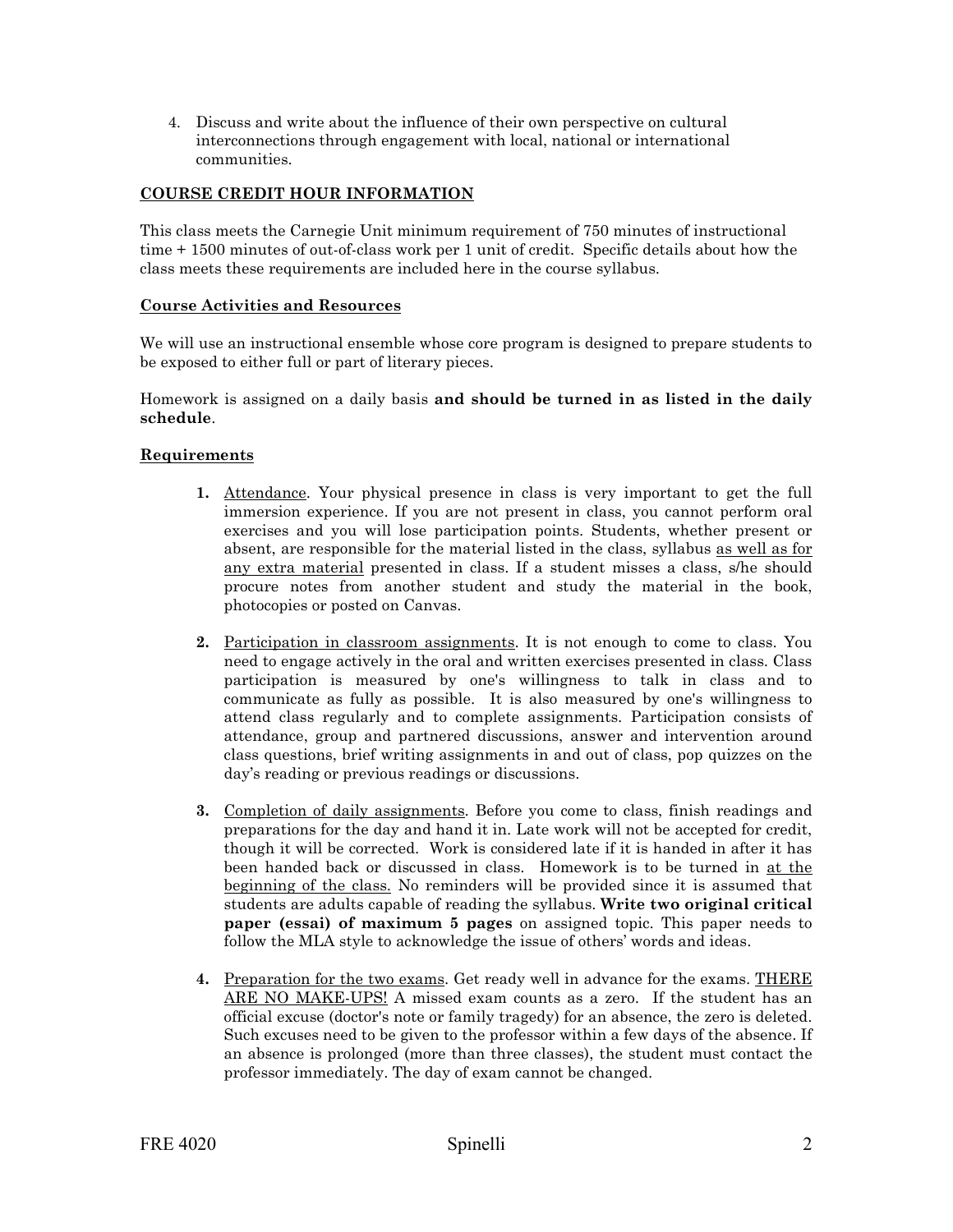#### **GRADE SCALE**

| 95.<br>100: A | -95:<br>90-<br>$A-$ | $B+$<br>85.<br>-90: | $80 - 85 : B$ | $.5-80$ :B- |
|---------------|---------------------|---------------------|---------------|-------------|
| 70-75:C+      | $-70:$ C<br>65-     | $60-65$ :C-         | $55-60:D+$    | $50-55$ :D  |

#### **Grading of the class**

| Class Discussion Participation | 10% |
|--------------------------------|-----|
| Daily assignments              | 40% |
| Essays                         | 10% |
| Midterm exam                   | 20% |
| Final exam                     | 20% |

### **Academic Accommodations**

All students are expected to meet the established standards for this course. Students with learning disabilities who may need accommodations should discuss options with the Academic Support Center **during the first two weeks** of class. The ASC will contact professors with suggested classroom needs and accommodations. Approved documentation must be file in the ASC prior to the start of the semester.

## **Departmental Policy on Academic Honesty**

The Department of Literature, Journalism, and Modern Languages deems intellectual and academic integrity critical to academic success and personal development; therefore, any unethical practice will be detrimental to the student's academic record and more character. Students who present the work of others as if it were their own commit plagiarism. Presenting another's work as one's own includes, but is not limited to, borrowing another student's work, buying a paper, using the thoughts or ideas of others as one's own (using information in a paper without citation), and copying information from the Internet without citation. Plagiarized work will result in a failing grade for the assignment and possibly for the course. In either event, a written report will be filed with the department chair and the area dean. The dean will review the report and submit it to the Provost and the Vice President for Student Development. It will then be placed in the student's academic file.

## **Originality and editing**

**All work presented for a grade in this class must be written in French** from scratch after the assignment is given. NO papers written for high school or other college classes (simultaneously or otherwise) should be submitted. Originality of thought, creative presentation, and appropriate use of scholarly concepts and terms, without turning the essay into a jargon-driven text, are encouraged. Always edit and proofread out-of-class writing of a polished presentation in MLA form. Assistance in editing and proofreading for preferred French diction and syntax is permitted; the ideas, organization, and expression are to be the student's own. **All papers need to be in print** (no hand written papers).

#### **Classroom Rules**

Please do turn off your cellular phone when you come in class. If you use a computer to take note, you are not allow to check your email or surf the internet.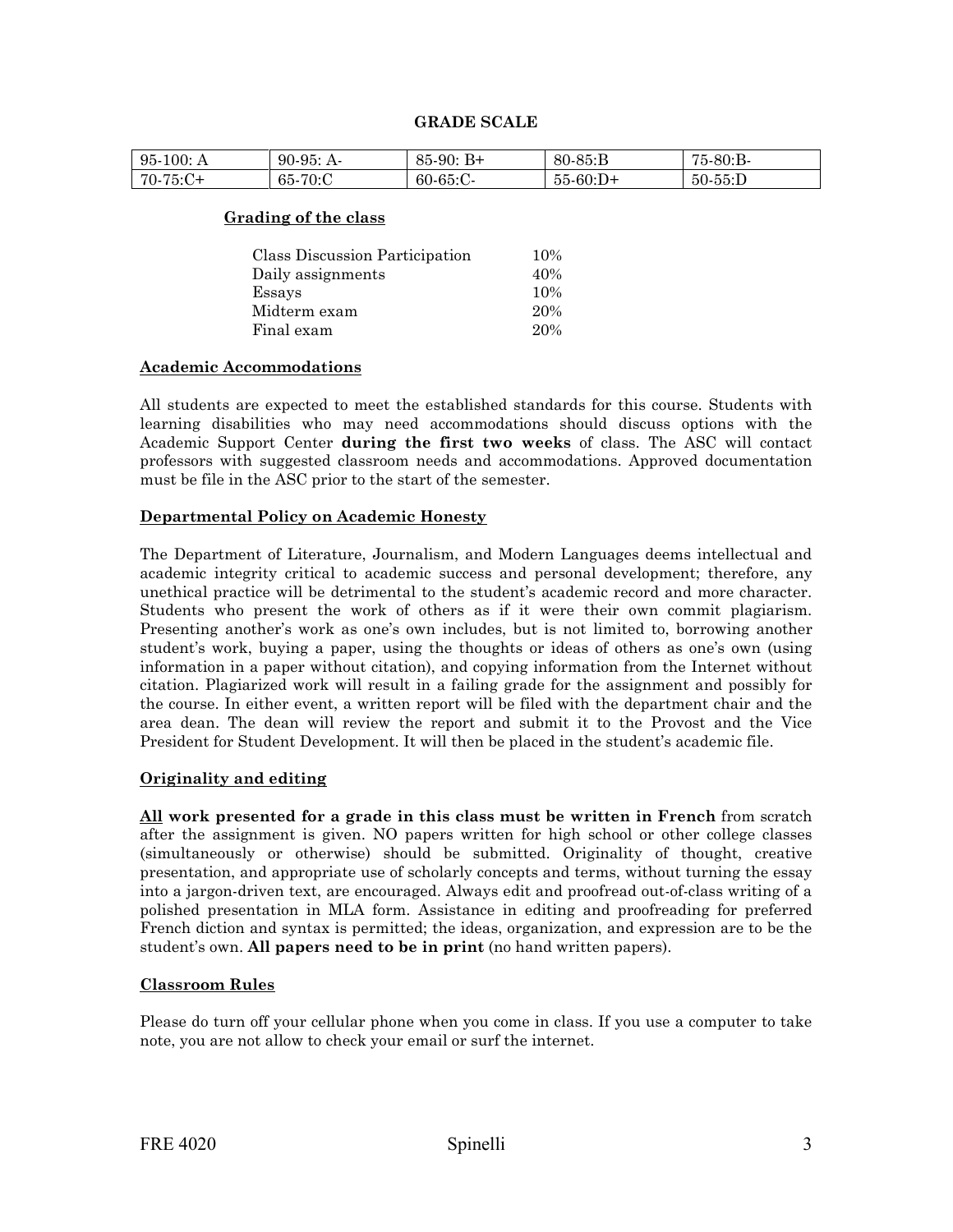# **FINAL EXAMINATION POLICY**

Successful completion of this class requires taking the final examination **on its scheduled day**. The final examination schedule is posted on the Class Schedules site. No requests for early examinations or alternative days will be approved.

In the rare case that a student is scheduled for more than three (3) final examinations on the same day, the student is authorized to contact each professor in order to work out an alternate time for one of those examinations. Department chairs/school deans and college deans need not be involved in the process of making this accommodation.

| <b>FINAL EXAM DATE &amp; TIME</b> | <b>FINAL EXAM LOCATION</b> |
|-----------------------------------|----------------------------|
| <b>FRE 4020 8th May 2020</b>      | BAC 102 (to be confirmed)  |

# **USE OF TECHNOLOGY**

Point Loma Nazarene University encourages the use of technology for learning, communication, and collaboration. This course requires access to computers, software programs, and the Internet. At some point during the semester you will have a problem with technology, but these problems will not normally be accepted as excuses for unfinished work. Protect yourself by doing the following: Save work often and make regular backups of files in a different location from the originals, plan ahead so that you will have time to use the oncampus computers and printers if necessary, and practice safe computing when surfing the web and checking email.

When you are online on CANVAS, in connection with the class lesson, YOU CANNOT access any other page or internet, or your email, or Facebook, etc, unless requested by your professor. If you are not on CANVAS, you will asked to leave the class and will lose the point of participation for this class. You also need to turn off your phone or other electronic device.

## **TUTORIAL SERVICES**

**T**he PLNU Tutorial Center is available free of charge for all current **undergraduate** PLNU students. It offers tutoring for most subjects, as well as general help with paper editing, study skills, etc. The Tutorial Center is located on the south end of Bond Academic Center, next to the Study Abroad offices. The Tutorial Centers is typically open Monday-Thursday from 8:00AM until 9:00PMand Friday from 8:00AM until 3:00PM. Please note that the Tutorial Center is closed from 9:30-10:30AM, Monday, Wednesday, and Friday, and 5:00- 6:00PM every evening. Tutoring is available by appointment only, and appointments must be made at least one day in advance. Appointments may be arranged in person at the Tutorial Center, over the phone at (619) 849-2593, or via email at TutorialServices@pointloma.edu.